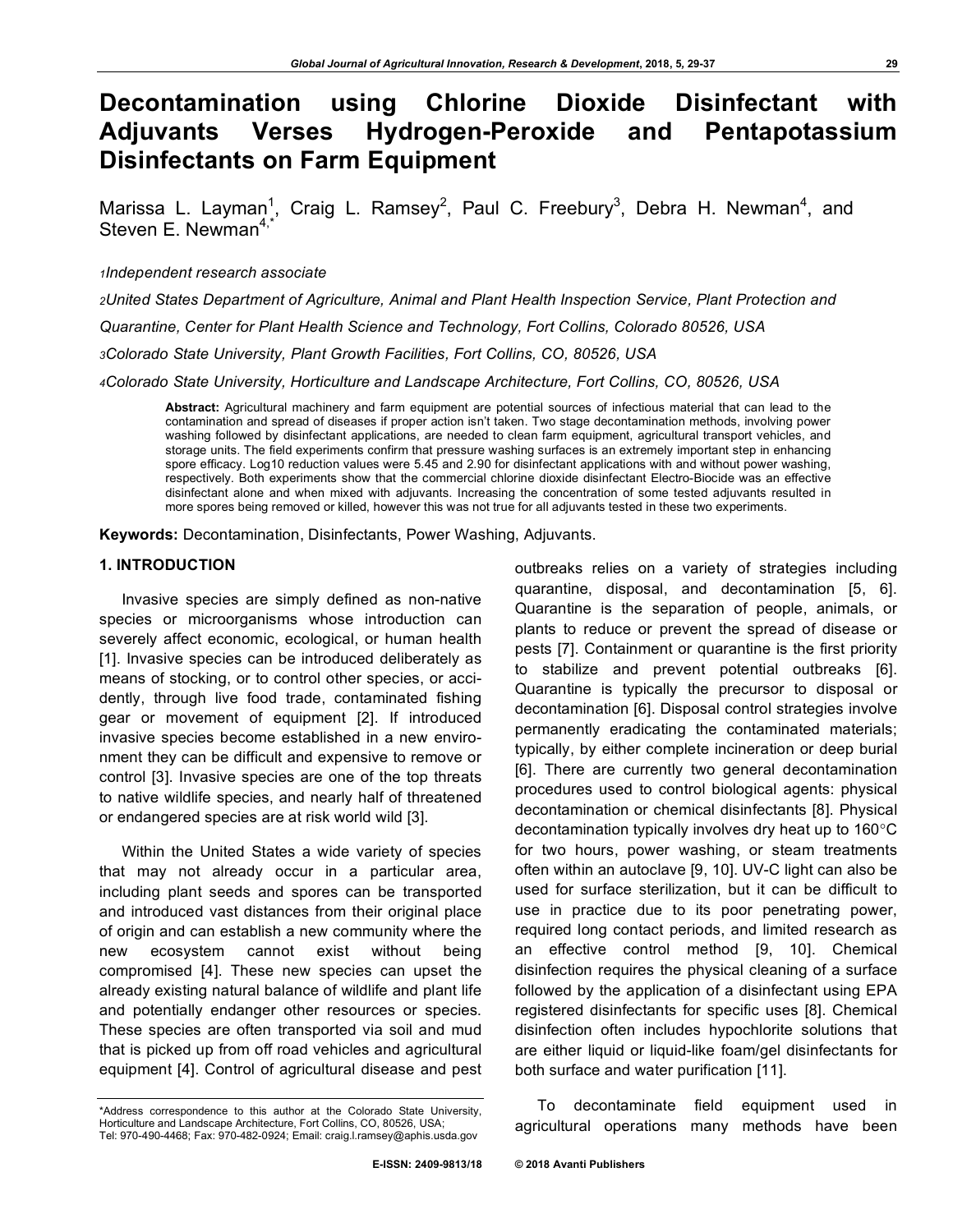tested, but these methods need to be validated for efficacy. They must be scaled to both small and large pieces of machinery and sensitive equipment, all while being cost effective. Currently pressure washing is used to disinfect contaminated field equipment and vehicle surfaces followed by the application of a disinfectant [5]. However, this and other methods are not always plausible due to the vast variety and number of machinery and equipment that may need to be treated. This is even more challenging during peak planting, growing, and harvesting seasons at agricultural operations.

The evaluation of decontamination equipment and disinfectants under field conditions using pest control efficacy as the performance measurement requires non-pathogenic surrogates to be selected as a test organism. The spore forming bacterium *Bacillus subtilis*  (*B. subtilis*) was used for these studies. It is a Grampositive rod shaped bacterium that has an excellent survival rate for studies with long-term storage requirements, it is non-pathogenic, and readily cultured and assayed inexpensively [12]. It is common in the soil, air and plant compost [12], and is an spore forming bacterium that creates dormant endospores for surviving in harsh conditions [13-15, 12]. *B. subtilis* is extremely resistant to variable temperatures, and is an important test organism since the spores are resistant to heat, radiation, and various chemicals [12].

The goal of these two studies was to evaluate the ability of a mobile pressure washer combined with disinfectant treatments to decontaminate farm equipment using samples that inoculated with *B. subtilis.*

## **2. MATERIALS AND METHODS**

Two field studies were conducted at the Colorado State University Agricultural Research Development and Education Center (ARDEC) near Fort Collins, CO in May and June of 2014.

*B. subtilis* spore samples for the studies were prepared by MicroChem Laboratory (Round Rock, TX), prior to the start of each experiment. The spore/vegetative cell suspensions were treated with isopropanol to kill vegetative cells, so that only spores remained within the suspensions. Three hundred µl of the dormant spores were prepared at a concentration of 10<sup>6</sup> Colony Forming Units per ml (CFU/ml) for the studies and were pipetted onto 5.08 cm steel washer surfaces (Grainger Inc, Lake Forest, IL), and then dried to bind the spores to the surfaces. All samples were

shipped in insulated boxes with ice packs to the study site and stored at 4°C until the day of the study. Control samples were inoculated and assayed at the MicroChem lab, while a second set of transit control samples were shipped and stored along with the treatment samples. During the two-day study periods, samples were stored in the field in portable coolers with ice packs. Upon completion of the experiments, treated samples were returned to 4°C cold storage until they were returned to MicroChem where they were assayed for viable spores on semi-selective media to enumerate the CFU count per sample.

The steel washers were labeled according to their respective treatments and attached to a chisel plow frame with neodymium magnets (0.6 x 2.5 x 5.1 cm) (K & J Magnetics, Pipersville, PA). The washers were placed with their inoculated surface facing out on the horizontal surface and organized by power washing time. The magnets and corresponding washers were placed 25 to 50 cm apart to reduce disinfectant drift onto other samples.

Both studies used a 13.8 MPa mobile power washer (S-K Environmental LLC, Okanogan, WA). This particular mobile power washer had an operational capacity of 1,891L, was fitted with a 1,730 L supply tank, a 11.41 L chemical/final rinse tank, a 94 L collection tank, and a 3,411 L sludge tank. The powerwashing nozzle was positioned 10 cm to 15 cm from the washer surfaces. Once the washers appeared to be dry, disinfectants were applied using a hand spray bottle (Double Mist Trigger Sprayer, Kwazar) with four trigger pulls (1 ml per trigger pull).

Samples that were disinfected with Electro-Biocide [EB (Strategic Resource Optimization LLC, Denver, CO]were neutralized with sodium thiosulfate (Fisher Scientific, Pittsburgh, PA), mixed at 2.5% or 25g/1,000 ml of water. Samples disinfected with Accel (Ogena Solutions, Stoney Creek, ON, Canada)or Virkon-S (DuPont, Wilmington, DE) were neutralized with sodium bicarbonate (Arm & Hammer, Church & Dwight Co., Inc. Princeton, NJ) mixed at 10% to neutralize the disinfectants and not affect the final bacterial count. Neutralizers were applied with an identical hand sprayer bottle with six trigger pulls (1 ml per trigger pull) to the sample surface. After the neutralizer application, the sample surfaces were collected after air dried for 15 to 30 minutes. The samples were then placed in pre-sterilized Twirl Pak bags, labeled, and placed into isolated coolers with ice packs for 15 to 30 minutes until they were transferred to 4°C, until they could be returned to MicroChem for assaying for spore counts.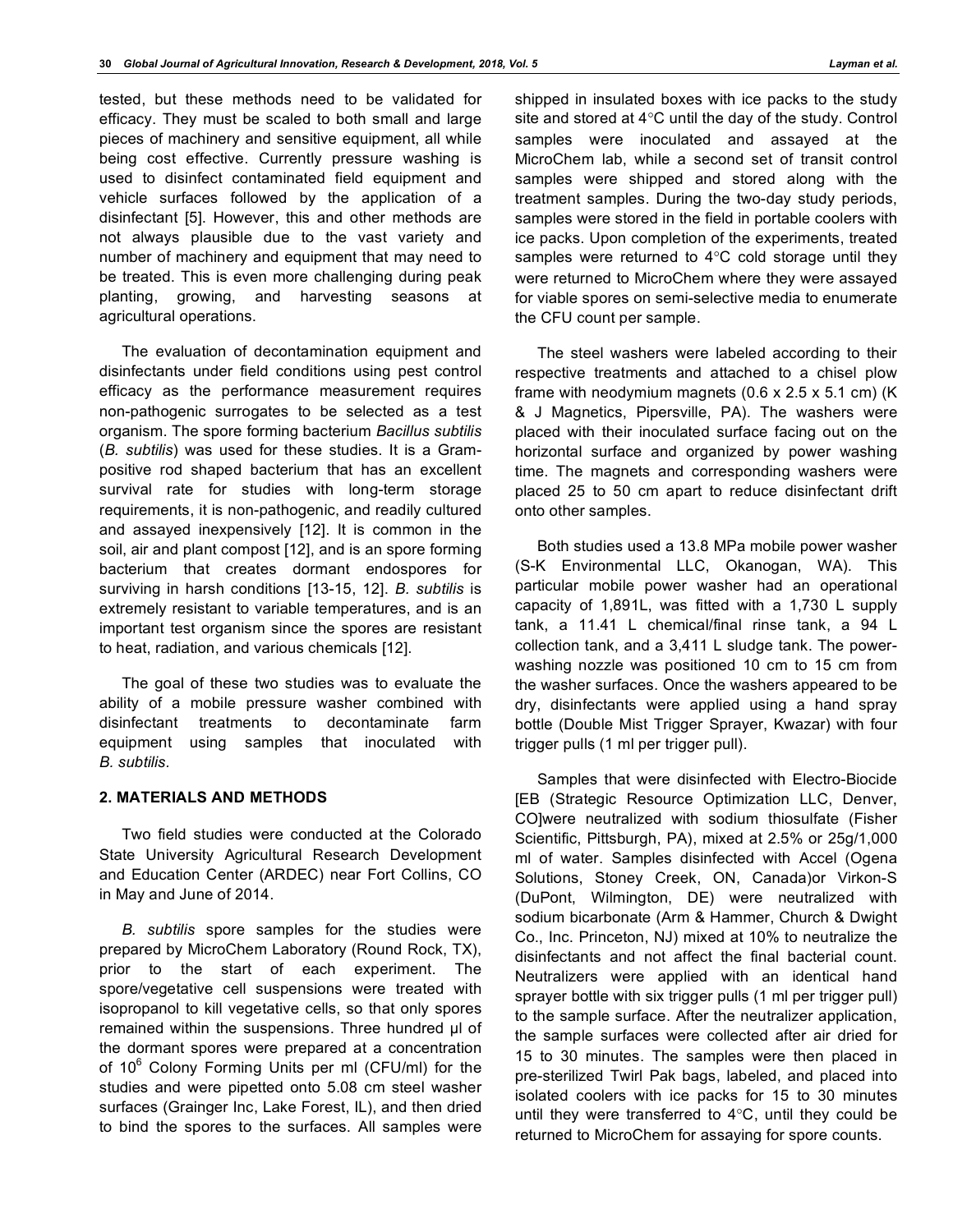#### **2.1. Statistical Analysis**

Both study designs were facilitated by a consulting statistician using Design of Experiments Software (JMP Software, SAS Institute Inc., Clary, NC) to reduce the number of samples. Both factorial studies were analyzed for only two way interactions ( $\alpha$  = 0.05; with  $\alpha$ = 0.07 considered as marginally significant).

The raw spore data (viable spore counts per sample [CFU/sample]) were analyzed by two different methods: log10 reduction and probability of viable spores remaining after a treatment. Log10 spore reductions were calculated where A was the median number of viable spores recovered from control samples and B was the number of variable spores recovered from the treated samples using the equation:

$$
Log 10 \; Reduction = Log \; (^A/_B)
$$

The probability of viable spores recovered from treated samples was calculated as:

Probability Value Spores = 
$$
\frac{Treated~CFU~per~sample}{Control~CFU~per~sample}
$$

Both spore count transformations were analyzed in this study to determine if either data transformation affected the final results. Log10 reduction was analyzed using both the Least Squares model and the Generalized Linear Model (GLM). The GLM model uses data generated from a binomial distribution (logistic regression model) which is analyzed to determine the probability of viable spores remaining after each decontamination treatment. Both the Least Squares and GLM models included all significant factors and two-way interaction terms to predict the log10 reduction and probability of viable spores for each treatment.

# **2.2. Experiment 1: Decontamination with a Chlorine Dioxide Disinfectant and Five Adjuvants**

This field study had four factors: 1) three power washing times, 2) six chlorine dioxide formulations, 3) three chlorine dioxide contact times, and 4) two organic challenges (with and without grease added to the steel washers prior to the application of the disinfectants). The three power washing times were 0, 5, and 10 seconds per sample. The six chlorine dioxide disinfectant treatments included a commercial formulation known as Electro-Biocide (EB) and five solutions of EB mixed with commercial adjuvants. The adjuvants were Attach, Bond Max, Reign, Tactic (Loveland Products, Fort Collins, CO), and glycerol

(Fisher Scientific, Pittsburgh, PA). Each EB and adjuvant combination was applied once to a sample, then timed for 5, 10, or 15 minutes before spraying the sample with a neutralizer. All of the adjuvants were mixed at 1% v/v (volume/volume percent) of final EB volume for a rate of 1:100. The pH and oxidative reduction potential (ORP) values were measured for each disinfectant treatment at the conclusion of the experiment with a pH/ORP multi-meter (Orion 3 Star, Thermo Scientific, Waltham, MA).

The washers assigned to an organic challenge treatment were lightly coated with a white grease (White Axle Grease, B'laster Cooperation, Cleveland, OH), which was applied immediately before power washing. All of the washers assigned to a treatment were then power washed for either 0, 5, or 10 seconds. When the washers appeared to be visually dry following pressure washing, the washers were sprayed with the EB solutions (with and without the five adjuvants), then timed and neutralized. The washers for that treatment were then removed from the magnets, dried, labeled, and placed in individual presterilized Whirl-Paks (Nasco, Fort Atkinson, WI) bags for storage in a cooler with ice packs.

# **2.3. Experiment 2: Decontamination of Chlorine Dioxide Disinfectants in Combination with Two Adjuvants Verses Non-Chlorine Dioxide Disinfectants**

The study factors for this experiment were 1) two EB formulations with adjuvants verses two non-chlorine dioxide disinfectants, 2) a power washing time of 10 seconds, 3) a single exposure time of 10 minutes, and 4) glycerol added: yes or no. The two formulations of EB that were tested included two adjuvants: Reign (Loveland Products, Fort Collins, CO) and glycerol (Fisher Scientific, Pittsburgh, PA). The two non-chlorine dioxide disinfectants tested were Accel) and Virkon-S. The two adjuvants were mixed at a higher target rate of 10% v/v for a ratio of 10:100. Accel was mixed at 125 ml per 1,875 ml of water to achieve a 1:16 v/v. Accel is based on an accelerated hydrogen peroxide formulation that includes an accelerant adjuvant for an approximate 2,600 ppm  $H_2O_2$ . Virkon-S was mixed at 8 tablets per 3,785 ml of water to achieve a 1:100 v/v solution. Virkon-S tablets react with water to form a hypochlorous acid solution of 10,000 ppm or 1% v/v HOCl. The resulting concentrations of EB, Accel, and Virkon-S were 200, 2,600, and 10,000 ppm, respectively for their active ingredients.

Power washing was set for 10 seconds per sample for all treatments. When samples were visually dry they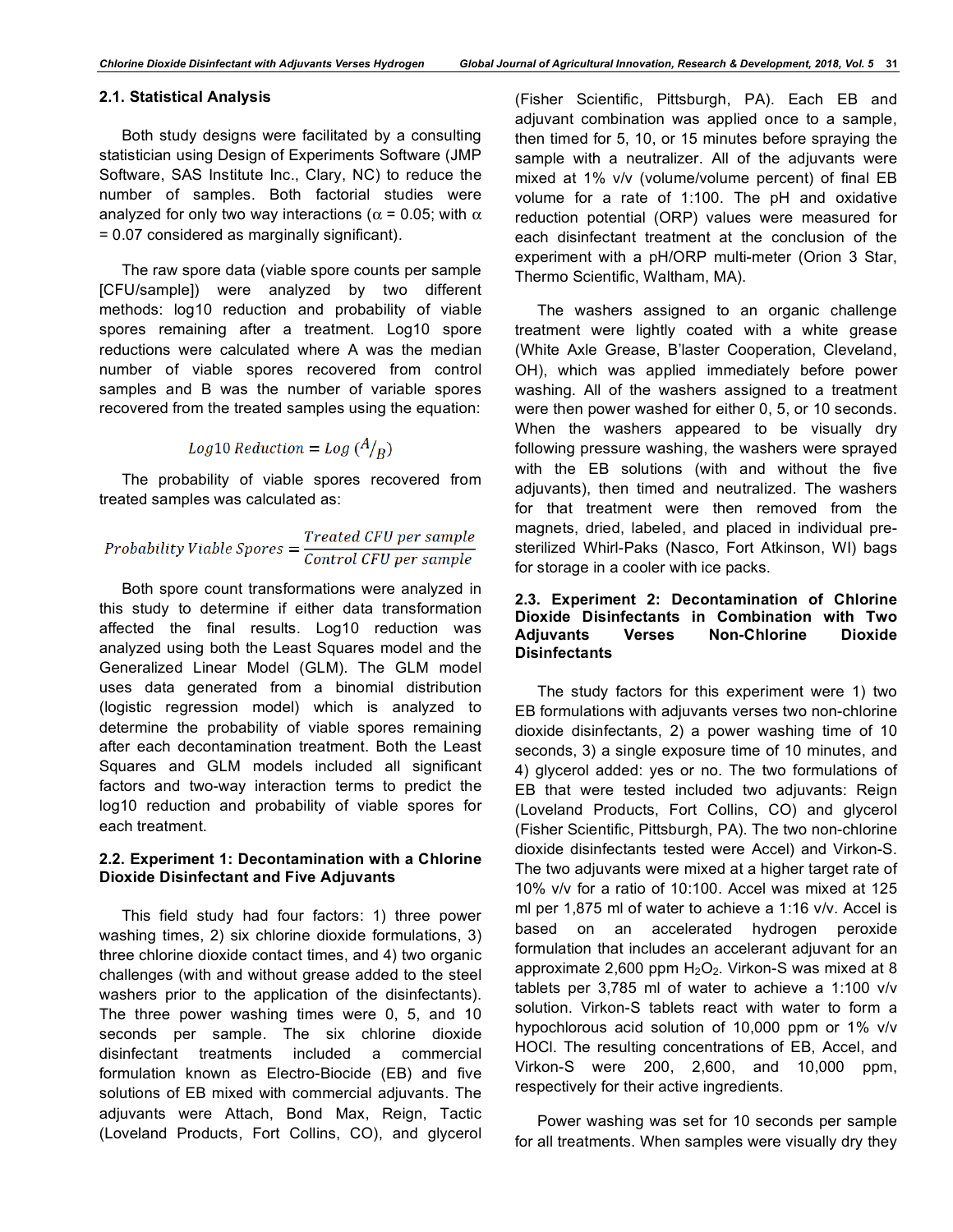were treated with the appropriate disinfectant solution and left exposed for 10 minutes. Once the disinfectant exposure time was complete, samples were neutralized and then collected 15 to 30 minutes later and placed into pre-sterilized Whirl-Pak bags for storage. The pH and ORP values were also measured as previously described.

# **3. RESULTS**

### **3.1. Experiment 1**

During the two-day time period for the first study weather data was collected hourly at the Colorado State University ARDEC farm. The average temperature, relative humidity, and wind speed with gusts for both days are listed in Table **1**. Weather data shows that low humidity conditions were present and therefore evaporation rates were high which decreased the disinfectant contact time below the ten minute recommended time listed on the labels. In this experiment, EB with no adjuvants had the highest measured ORP, while EB with Attach had the lowest ORP (Table **2**). EB with Tactic and Reign had the lowest and highest pH values, respectively.

The data analysis for this experiment involved transforming the raw data, the first method involved log10 reduction analysis using the Least Squares Fit model, and it revealed that all four study factors were significant, along with four two way interactions (Table **3**). Multiple interaction terms within the model incorporated the study factors thus confounding most generalizations about the effects of the study factors on spore efficacy. Power washing was found to be the most effective for increasing the log10 reduction of *B. subtilis* spores when using this transformation method. Log10 reduction of spores increased from 2.6 to 5.1 when power washing time was increased from 0 to 10 seconds, with EB alone, a 10 minute exposure time, and no grease applied (Table **4**). The decontamination treatment with the highest log10 reduction value was 5.5 and was seen in the treatment that had power washing for 10 seconds, EB in combination with glycerol at a 10 minute exposure time, and no grease applied to the sample (Table **4**). Control samples with no pressure washing or disinfectant treatment had a *B. subtilis* spore count of 7.03 log CFU per sample. A 4 and 5 log10 reduction value is equivalent to a 99.99 and 99.999% spore reduction respectively. The four two-way interactions were determined to have a mix of

**Table 1: Weather Data Collected Hourly over the Two Day Time Period for the First Study**

| <b>Date and Time</b> | Temp $(^{\circ}C)$ | RH (%)    | Wind Speed (mph) | Wind Gust (mph) |  |
|----------------------|--------------------|-----------|------------------|-----------------|--|
| 05/06/14 09:00       | 16.17              | 5<br>46.8 |                  | 11.6            |  |
| 05/06/14 10:00       | 16.61              | 55.2      | $\overline{7}$   | 11.0            |  |
| 05/06/14 11:00       | 17.56              | 50.6      | $\overline{7}$   | 10.9            |  |
| 05/06/14 12:00       | 19.28              | 41.6      | 5                | 11.2            |  |
| 05/06/14 13:00       | 22.56              | 21.4      | 8                | 14.2            |  |
| 05/06/14 14:00       | 23.5               | 18.3      | 10               | 19.2            |  |
| 05/06/14 15:00       | 23.5               | 20.9      | 11               | 21.2            |  |
| 05/06/14 16:00       | 22.72              | 20.7      | 9                | 16.7            |  |
| 05/06/14 17:00       | 21.67              | 21.4      | $\overline{7}$   | 17.0            |  |
| 05/07/14 09:00       | 11.22              | 80.2      | 5                | 8.9             |  |
| 05/07/14 10:00       | 12.61              | 74.3      | 6                | 10.5            |  |
| 05/07/14 11:00       | 13.39              | 68.4      | 6                | 10.4            |  |
| 05/07/14 12:00       | 14.39              | 62.3      | 8                | 14.2            |  |
| 05/07/14 13:00       | 12.5               | 70.0      | 8                | 17.6            |  |
| 05/07/14 14:00       | 9.5                | 80.2      | 11               | 17.5            |  |
| 05/07/14 15:00       | 7.33               | 82.9      | $\overline{7}$   | 14.7            |  |
| 05/07/14 16:00       | 10.72              | 76.2      | 11               | 18.0            |  |
| 05/07/14 17:00       | 11.11              | 72.2      | <b>NA</b>        | <b>NA</b>       |  |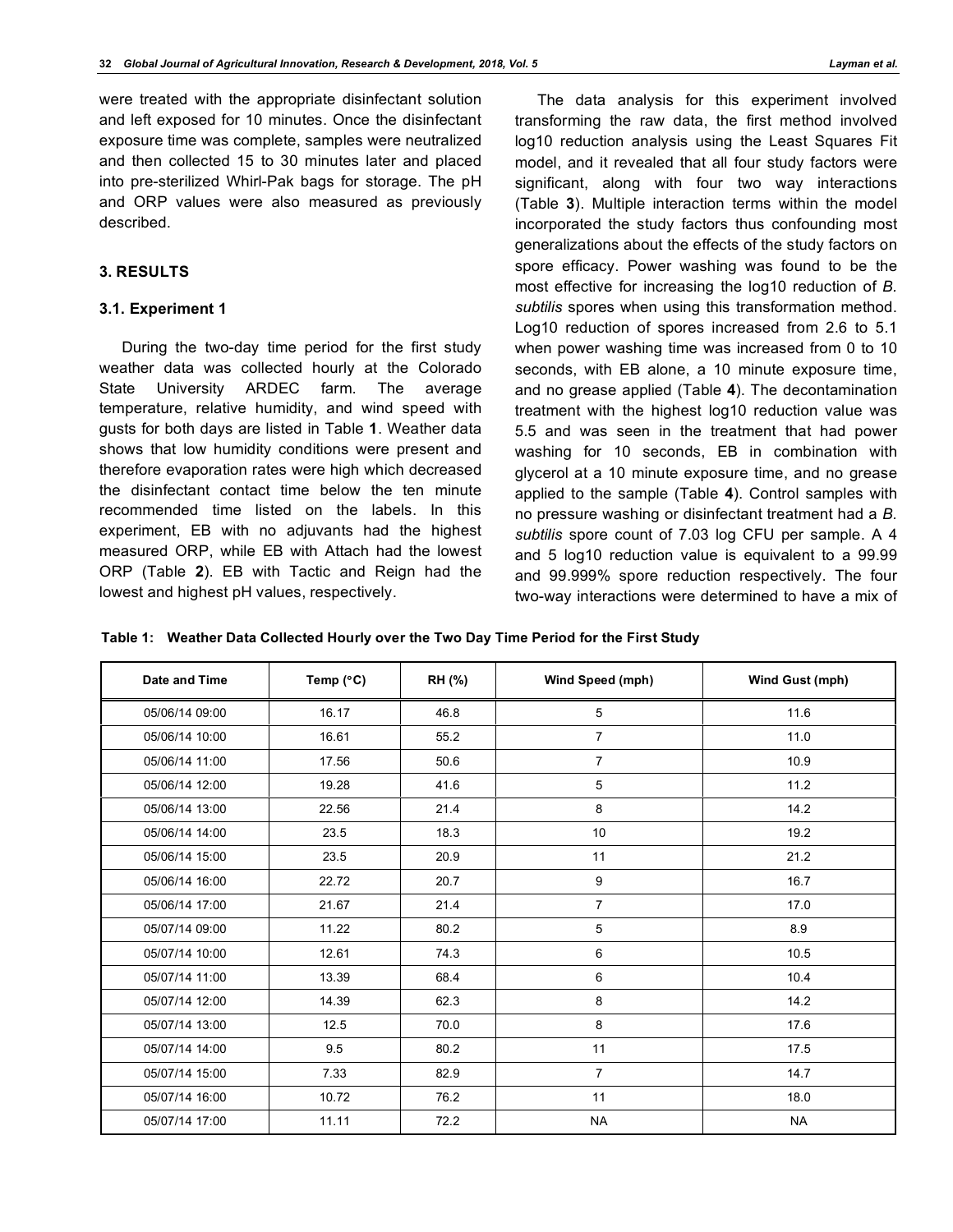both positive and negative effects on spore efficacy; therefore no general trends could be discerned between the study factors.

#### **Table 2: Disinfectant pH and ORP Measured Values for EB and Adjuvants for the First Study. EB is the Disinfectant Electro-Biocide**

| Disinfectant/Adjuvant | рH   | ORP (mV) |
|-----------------------|------|----------|
| <b>EB with Attach</b> | 5.34 | 588      |
| EB with Bond Max      | 5.69 | 708      |
| Electro-Biocide (EB)  | 5.88 | 726      |
| EB with glycerol      | 5.79 | 715      |
| EB with Reign         | 5.95 | 720      |
| <b>EB with Tactic</b> | 5.29 | 694      |

**Table 3: Least Squares Fit Model Results for log10 Reduction Estimates with Fixed Effects for All Four Study Factors and Significant Two Way Interactions. EB is the Disinfectant Electro-Biocide**

| <b>Factor</b>                                              | Prob>ChiSa |
|------------------------------------------------------------|------------|
| <b>EB Formulation</b>                                      | 0.0019     |
| EB Exposure Time (min)                                     | 0.0002     |
| Power Washing Time (sec)                                   | < 0.001    |
| Grease Application (yes or no)                             | 0.0055     |
| EB Formulation *EB Exposure Time (min)                     | < 0.001    |
| EB Formulation *Power Washing Time (sec)                   | 0.0068     |
| EB Exposure Time (min)*Grease Application<br>(yes or no)   | 0.0287     |
| Power Washing Time (sec)*Grease<br>Application (yes or no) | < 0.001    |

The second data transformation method involved the analysis of the probability of viable spores with the use of the GLM model. The model showed that only two of the four study factors were significant, along with six two way interactions (Table **5**). These six interaction terms contained all four of the study factors. The decontamination treatment with the lowest probability of viable spores after treatment was determined to be power washing for 5 seconds with EB applied alone at 5 minutes of exposure time without the presence of grease (data not shown) for a probability value of 0.0000087, which is equivalent to a 99.999% spore inactivation rate; or 5 log10 reduction. When comparing between the two model results, numerous interactions are shown amongst the study factors for both analysis types. Therefore, spore efficacy can be deemed as

dependant on the total number of interactions amongst the study factors, thus once again confounding any generalized statements about the results beyond the generalization that both test models showed comparable log10 reduction values.

### **3.2. Experiment 2**

In the second study the highest and lowest ORP values were measured for Virkon-S and Accel, respectively. The highest and lowest pH values were measured for EB + Reign and Accel, respectively (Table **6**).

This study unlike experiment 1 was analyzed only with the Least Squares Fit model for log10 reduction since it was a single factor study. The disinfectant treatment with the highest log10 reduction was EB mixed with glycerol (10%) for a log10 reduction value of 4.8 (Table **6**). Accel was determined to be the second best disinfectant treatment with a log10 reduction value of  $4.4.$ 

## **4. DISCUSSION AND CONCLUSIONS**

The overall goal of these two studies was to evaluate the ability of a mobile pressure washing unit combined with disinfectant treatments to decontaminate agricultural equipment using samples that were inoculated with the spore forming bacterium *B. subtilis.* The bio-activity of oxidant disinfectants like those tested in this study is highly influenced by a number of factors such as the pH of the formulation, concentration, contact time, and surface type [16]. Preliminary tests evaluated the chemical reactivity between the Electro-Biocide formulation and five adjuvants (data not shown). The test involved measuring any changes in pH and ORP values over 45 hours. When Tactic and Bond Max were mixed with Electro-Biocide, both demonstrated steady drops in both pH and ORP during the test period. In contrast, both Reign and glycerol had stable pH and ORP values and showed excellent stability with Electro-Biocide. When EB was mixed with Attach there appeared to be stability of both pH and ORP values, but only for a short time. This indicates that Attach would work best when applied shortly after it was mixed with Electro-Biocide.

The ORP values for Electro-Biocide mixed with the five adjuvants in the first study ranged from 588 to 726 mV. Bacteria such as *E. coli* and *Salmonella* are generally killed within a few seconds when an oxidant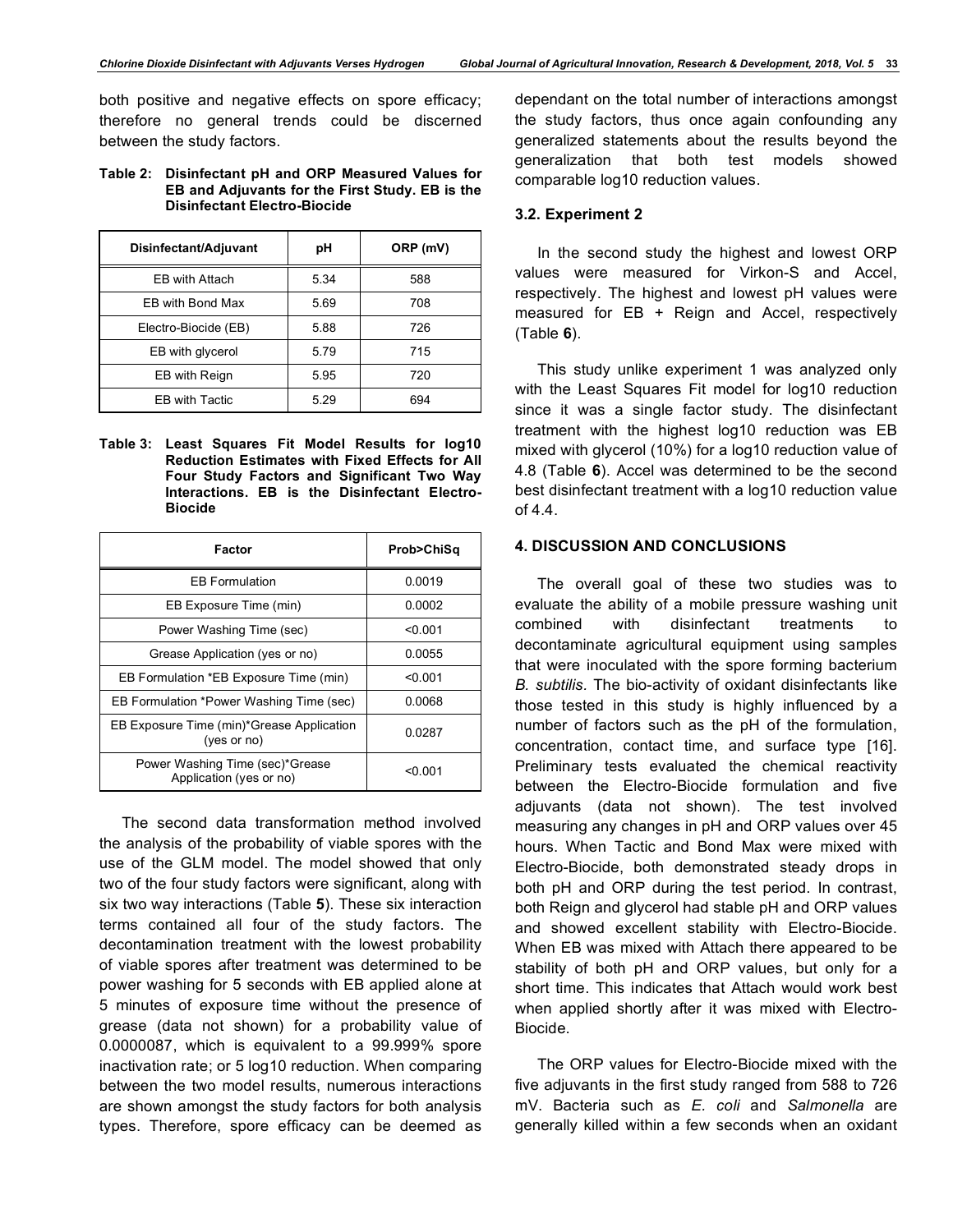**Table 4: Log10 Reduction of** *B. Subtilis* **Spores Predicted by the Least Squares Fit Model for the Four Study Factors Tested in the First Study with the Standard Error (SEM) Values in Parenthesis under the log10 Reduction Values. EB is the Disinfectant Electro-Biocide**

|                                  | Grease<br><b>Application</b> | <b>Power Washing at 0 Seconds</b> |         |         | <b>Power Washing at 5 Seconds</b> |         |         | Power Washing at 10 Seconds |         |         |
|----------------------------------|------------------------------|-----------------------------------|---------|---------|-----------------------------------|---------|---------|-----------------------------|---------|---------|
| <b>Disinfectant/</b><br>Adjuvant |                              | <b>Exposure Time (Min)</b>        |         |         | <b>Exposure Time (Min)</b>        |         |         | <b>Exposure Time (Min)</b>  |         |         |
|                                  |                              | 5                                 | 10      | 15      | 5                                 | 10      | 15      | 5                           | 10      | 15      |
| <b>No</b><br>EB+Attach           |                              | 2.7                               | 2.4     | 2.2     | 4.9                               | 4.5     | 4.4     | 5.1                         | 4.7     | 4.6     |
|                                  |                              | (0.024)                           | (0.022) | (0.026) | (0.023)                           | (0.020) | (0.025) | (0.022)                     | (0.019) | (0.034) |
| EB+BondMax                       |                              | 2.0                               | 2.9     | 3.3     | 3.9                               | 4.8     | 5.2     | 3.7                         | 4.7     | 5.1     |
|                                  | No                           | (0.029)                           | (0.025) | (0.034) | (0.027)                           | (0.019) | (0.024) | (0.027)                     | (0.031) | (0.018) |
| <b>No</b><br>EB+glycerol         |                              | 2.8                               | 2.9     | 2.7     | 5                                 | 5.1     | 4.9     | 5.3                         | 5.5     | 5.2     |
|                                  |                              | (0.023)                           | (0.027) | (0.025) | (0.025)                           | (0.026) | (0.019) | (0.031)                     | (0.024) | (0.021) |
| EB                               | <b>No</b>                    | 2.1                               | 2.6     | 2.4     | 3.9                               | 4.4     | 4.2     | 4.6                         | 5.1     | 4.9     |
|                                  |                              | (0.030)                           | (0.027) | (0.028) | (0.026)                           | (0.034) | (0.022) | (0.023)                     | (0.027) | (0.015) |
| EB+Reign                         | No.                          | 2.8                               | 2.5     | 3.0     | 4.7                               | 4.3     | 4.8     | 5.1                         | 4.7     | 5.1     |
|                                  |                              | (0.035)                           | (0.017) | (0.024) | (0.029)                           | (0.026) | (0.017) | (0.020)                     | (0.027) | (0.024) |
| EB+Tactic                        | No.                          | 3.1                               | 2.3     | 2.9     | 4.1                               | 3.3     | 3.8     | 4.5                         | 3.7     | 4.2     |
|                                  |                              | (0.030)                           | (0.021) | (0.025) | (0.020)                           | (0.019) | (0.019) | (0.019)                     | (0.020) | (0.029) |
|                                  |                              | 3.2                               | 3.3.    | 3.2     | 4.5                               | 4.6     | 4.6     | 4.4                         | 4.5     | 4.5     |
| EB+Attach<br>Yes                 |                              | (0.022)                           | (0.020) | (0.028) | (0.017)                           | (0.018) | (0.022) | (0.023)                     | (0.018) | (0.031) |
| EB+BondMax<br>Yes                |                              | 2.5                               | 3.8     | 4.3     | 3.6                               | 4.9     | 5.4     | 3.2                         | 4.5     | 5.0     |
|                                  |                              | (0.027)                           | (0.023) | (0.029) | (0.03)                            | (0.019) | (0.025) | (0.028)                     | (0.027) | (0.022) |
| EB+glycerol<br>Yes               |                              | 3.3                               | 3.8     | 3.7     | 4.7                               | 5.2     | 5.0     | 4.8                         | 5.3     | 5.1     |
|                                  |                              | (0.022)                           | (0.029) | (0.020) | (0.027)                           | (0.023) | (0.017) | (0.025)                     | (0.020) | (0.018) |
| EB                               | Yes                          | 2.6                               | 3.6     | 3.4     | 3.5                               | 4.5     | 4.4     | 4.0                         | 5.0     | 4.8     |
|                                  |                              | (0.031)                           | (0.025) | (0.029) | (0.024)                           | (0.033) | (0.022) | (0.022)                     | (0.024) | (0.016) |
|                                  | Yes                          | 3.3                               | 3.4     | 3.9     | 4.4                               | 4.4     | 5.0     | 4.4                         | 4.5     | 5.0     |
| EB+Reign                         |                              | (0.029)                           | (0.021) | (0.021) | (0.023)                           | (0.023) | (0.016) | (0.019)                     | (0.028) | (0.022) |
|                                  | Yes                          | 3.6                               | 3.3     | 3.9     | 3.8                               | 3.4     | 4.0     | 3.9                         | 3.5     | 4.2     |
| EB+Tactic                        |                              | (0.029)                           | (0.022) | (0.019) | (0.022)                           | (0.017) | (0.022) | (0.021)                     | (0.017) | (0.028) |

disinfectant has an ORP value of 650-700 mV [17]. In 1972, the World Health Organization (WHO) adopted an ORP standard for drinking water disinfection at 650 mV. However, the WHO standards are based on continuous exposure time to water with an ORP at 650 mV [18]. Bacterial endospores are some of the most resilient life forms to biocidal processes such as disinfection, making them ideal surrogates for decontamination and sterilization field experiments [16].

The concentration of Electro-Biocide, Accel, and Virkon-S was 200, 2,600, and 10,000 ppm, respectively, and the ORP values were 715, 520, and

1,020 mV, respectively. Comparisons of these oxidant disinfectant properties revealed there is little correlation between the concentration and ORP values across all three tested disinfectants in study two. There is also little correlation between the log10 reduction estimates and the ORP values for each disinfectant (Table **5**). The poor correlation between disinfectant ORP or concentration and spore efficacy suggests that other factors besides concentration or ORP have a significant effect on the overall performance of the disinfectants.

The first study tested a power washing variable in combination with three disinfectant variables where it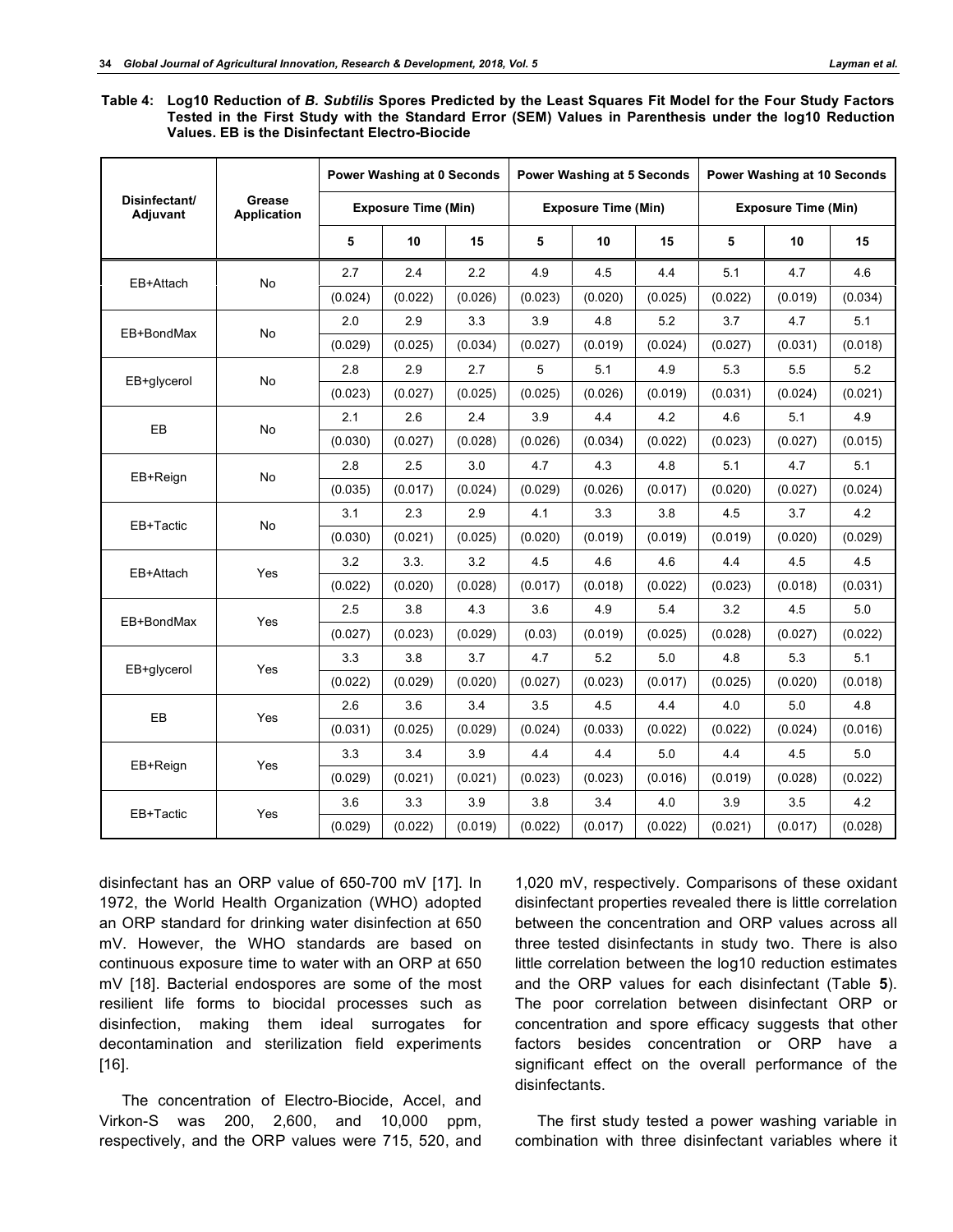**Table 5: The Generalized Linear Model (Logistic Regression) Results with Fixed Effects for All Study Factors and Two Way Interactions in the First Study. EB is the Disinfectant Electro-Biocide**

| Factor                                                     | Prob>ChiSq |
|------------------------------------------------------------|------------|
| <b>EB Formulation</b>                                      | < 0.001    |
| EB Exposure Time (min)                                     | 0.0573     |
| Power Washing Time (sec)                                   | < 0.001    |
| Grease Application (yes or no)                             | 0.6724     |
| EB Formulation *EB Exposure Time (min)                     | < 0.001    |
| EB Formulation *Power Washing Time (sec)                   | < 0.001    |
| EB Formulation *Grease Application (yes or no)             | < 0.001    |
| EB Exposure Time (min)*Power Washing Time<br>(sec)         | < 0.001    |
| EB Exposure Time (min)*Grease Application (yes<br>or no)   | < 0.001    |
| Power Washing Time (sec)*Grease Application<br>(yes or no) | < 0.001    |

**Table 6: The Average pH and ORP Values of the Disinfectants in Experiment 2 with the log10 Reduction of** *B. Subtilis* **Spores Predicted by the Least Squares Fit Model for the Four Tested Disinfectant Formulations at a Power Washing Time of 10 Seconds and Disinfectant Exposure Time of 10 Minutes. EB is the Disinfectant Electro-Biocide**

| <b>Disinfectant</b> | рH   | ORP (mV) | Log10 Reduction |
|---------------------|------|----------|-----------------|
| EB+Reign            | 5.95 | 720      | 3.8             |
| EB+glycerol         | 5.79 | 715      | 4.8             |
| Accel               | 2    | 520      | 4.4             |
| Virkon-S            | 3    | 1023     | 4.2             |

was hypothesized that increasing power washing time. the addition of adjuvants, increasing disinfecting time, and grease free surfaces would increase *B. subtilis*  spore efficacy. It was also hypothesized that the study factors would interact with one another in an unpredictable, but positive manner that would increase the spore efficacy and result in a log10 reduction value higher than 4. Both models in the first study showed log10 reduction values greater than or equal to a value of 5, which is equivalent to a 99.999% reduction rate. The second study also combined power washing with disinfectant treatments as a single factor study. For this experiment it was hypothesized that by adding adjuvants that have the potential to increase droplet contact time to Electro-Biocide the authors would see

an improved spore efficacy over two other common disinfectant formulations. This hypothesis was found to be partially correct in that one Electro-Biocide adjuvant combination did improve spore efficacy when compared to the regularly used non-chlorine dioxide disinfectants.

In the first study four of the five adjuvants were found to increase the log10 reduction when mixed with Electro-Biocide in comparison to Electro-Biocide alone; given that the other study factors were set at: no power washing, 5 minutes of exposure time, and no application of grease. The addition of either glycerol or Reign increased the log10 reduction by 33 and 35% respectively, compared to Electro-Biocide applied alone when the other study factors were set at, no power washing, 5 minutes of exposure time, and no application of grease. Adjuvants are typically mixed with disinfectant formulations to increase the overall biological efficacy, and are often registered with the EPA as a single formulation. In addition, there are after-market adjuvants that can be combined with disinfectants to improve their overall performance. A well-known method for enhancing the performance of sodium hypochlorite (bleach), for example, involves the addition of an after-market acidifier to lower the pH of the solution [11]. The rationale for combining Electro-Biocide with the five tested adjuvants in the first study was to extend the droplet contact time by adding polymers or oils to the solution. Extending the contact time for disinfectants becomes crucial for decontamination of field equipment during low humidity conditions that occur in the summer months of some regions in the United States. Under low humidity conditions, disinfectant contact times could drop to 30- 60 seconds, which is much lower than the listed contact time of 10 minutes on most disinfectant labels. The weather conditions during the two days of the first study in May of 2014 had a temperature range of 9.5º C to 23.5 ºC, and a relative humidity range of 18 to 83%. Under these conditions the sample surfaces appeared visually dry 2 or 3 minutes after the spray application took place.

Based on the JMP significance of factor test completed, power washing was determined to be the most effective study factor for increasing the log10 reduction of the tested *B. subtilis* spores (total effect = 0.38). The significance of factor test is a statistical test that is used in order to distinguish deviations from sampling errors due to any possible deviations signifying any real difference between hypothesis and observations that are common in factorial studies [19].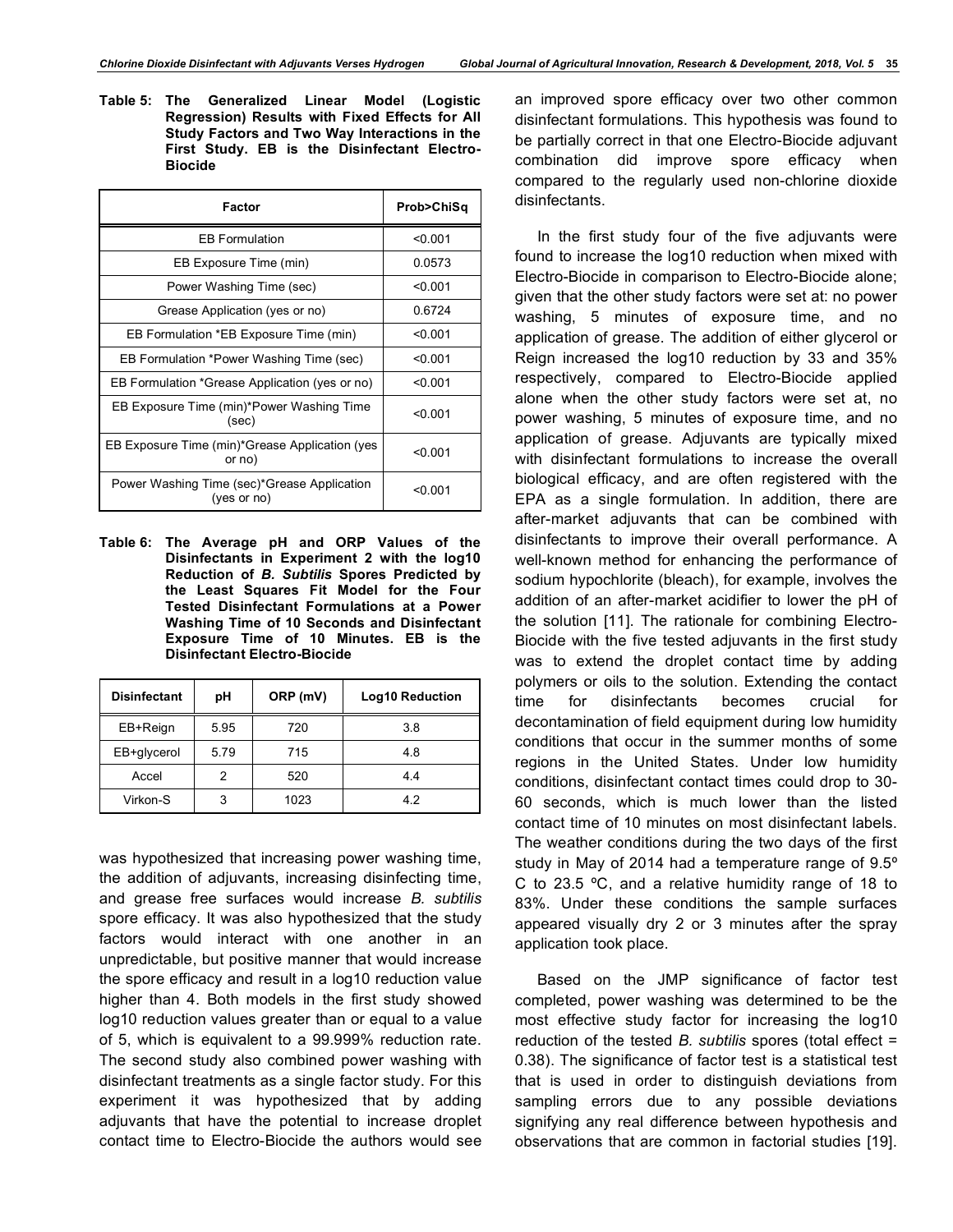When comparing the model results, power washing for 10 seconds (compared to 0 seconds) increased the log10 reduction by 96% when Electro-Biocide was applied with a contact time of 10 minutes and no grease applied. Guan *et al*. [20] in 2017 evaluated power washing with a disinfectant application for decontamination of field equipment and found that power washing increased the log10 reduction of *Geobacillus stearothermophilis* spores by 95% in comparison to no power washing. The amount of material removed from a treated surface depends on the design of the power washing system; power washing units like the S-K Environmental mobile washer were found to remove almost 90% of soil in a U.S. Army Corps of Engineering study [4]. Power washing has been found to dislodge spores from treated surfaces depending on water pressure [21]. Both studies presented in this paper show that power washing is an effective method for dislodging spores from sample surfaces. In the first study, disinfectant results were variable and inconsistent when samples were not power washed prior to the application of the disinfectant (data not shown). However, power washing alone does not inactivate spores or other pathogens, instead it transfers the microbes into waste water that must then be sanitized.

In the first experiment, grease was added as an organic challenge to stimulate machinery grease, which may be present on equipment being treated, resulting in a possible efficacy reduction of Electro-Biocide and/or the adjuvants. When grease was pre-applied to the samples, the log10 reduction of *B. subtilis* spores increased with increasing power washing time and EB contact time when it was applied alone without adjuvants (Tables **4**, **5**, and **6**). In the field experiment completed by Guan *et al*. in 2017 [20], they found that pre-applying dirt to spore samples dramatically reduced the spore efficacy based on the log10 reduction model estimates. The decision to use grease instead of a dirt mixture in the first experiment resulted in a counterintuitive decontamination effect on spore efficacy. In general, spore efficacy increased with treatments where grease was present, which contradicts the grease challenge hypothesis in the original study design. The addition of grease to samples was expected to partially inactivate the oxidant disinfectants; however the general increase in the log10 reduction results suggests that the grease may be inherently toxic to the *B. subtilis* spore structures. Another possible explanation of the increased efficacy is that the grease treatment improved the rate of dried

spore detachment from the sample surfaces. Guan *et al*.'s 2017 [20] results show that the choice of materials used to add dirt/grim to the sample could have unpredictable effects on the final efficacy results.

#### **ACKNOWLEDGMENTS**

We would like to thank Paul Freebury and Debra H. Newman (Colorado State University), Sheila and Jeff Kennedy (S-K Environmental), John Breedlove and Mike Peters (Strategic Resource Optimization [SRO]), Christopher Fryrear and Jennifer Bomhoft (Colorado State University-ARDEC Farm), Ned Jones (1 alpha solutions), and Andrea Beam (USDA-APHIS-PPQ) for all of their assistance and expertise in completing both studies. Mention of trade names or commercial products in this publication is solely for the purpose of providing specific information and does not imply recommendations or endorsements by the U.S. Department of Agriculture or Colorado State University.

### **REFERENCES**

- [1] Beck GK, Zimmerman JD, Schardt J, Stone RR, Lukens S, Richard J, Randall AA, Cooper D, Thompson JP. Invasive Species Defined in a Policy Context: Recommendations from the Federal Invasive Species Advisory Committee. Invasive Plant Sci Manag 2006; 1(4): 414-21. https://doi.org/10.1614/IPSM-08-089.1
- [2] Alaska Department of Fish and Game. Invasive Species: Methods of Introduction. http://www.adfg.alaska.gov/ index.cfm?adfg=invasive.pathways (Accessed May 1, 2018).
- [3] National Wildlife Federation. Invasive Species https://www.nwf.org/en/Educational-Resources/Wildlife-Guide/Threats-to-Wildlife/Invasive-Species (Accessed May 1, 2018).
- [4] Balbach R, Rew L, Fleming J. Evaluating the Potential for Vehicle Transport of Propagules of Invasive Species. U.S. Army Corps of Engineers 2008. www.erdc.usace.army.mil (Accessed May 1, 2018).
- [5] Alphin RL, Ciaverelli CD, Hougentougler DP, Johnson KJ, Rankin MK, Benson ER. Postoutbreak disinfection of mobile equipment. Avian Dis 2010; 54(1): 772-76. https://doi.org/10.1637/8763-033109-ResNote.1
- [6] Agriculture and Consumer Protection. Manual on the preparation of national animal disease emergency preparedness. http://www.fao.org/docrep/004/X2096E/X2096E06.htm (Accessed May 1, 2018).
- [7] Merriam-Webster. Quarantine. https://www.merriamwebster.com/dictionary/quarantine (Accessed May 1, 2018).
- [8] OSHA: United States Department of Labor. Hazardous Waste: Decontamination. https://www.osha.gov/SLTC/ hazardouswaste/training/decon.html (Accessed May 1, 2018).
- [9] Block SS. Disinfection, Sterilization, and Preservation,  $5<sup>th</sup>$  ed. Lippincott, Williams, and Wilkins 2000.
- [10] University of Colorado-Boulder. Resources: Disinfectants and Sterilization. https://ehs.colorado.edu/resources/disinfectants-andsterilization-methods/#references (Accessed May 1, 2018).